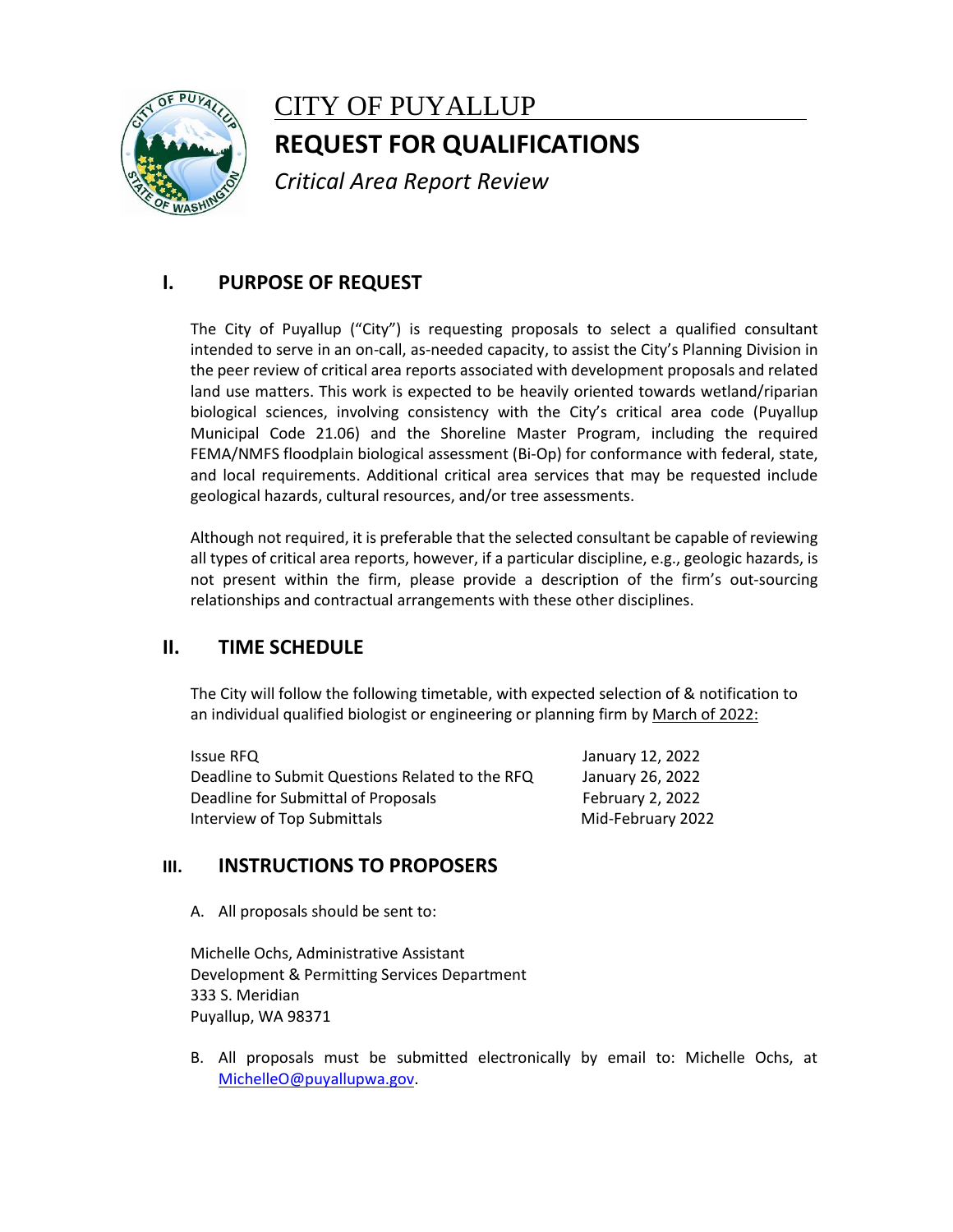- C. Any questions related to the RFQ must be received in writing (letter or email) by January 26, 2022. Questions should be addressed to Michelle Ochs, Administrative Assistant, at MichelleO@puyallupwa.gov. The City will respond to questions in writing (letter or email response) by January 28, 2022.
- D. All proposals must be received by February 2, 2022, by 5:00 PM.
- E. Proposals should be prepared simply and economically, providing a straight-forward, concise description of provider capabilities to satisfy the requirements of the request. Special bindings, colored displays, promotional materials, etc. are not desired. Emphasis should be on completeness and clarity of content. Use of recycled paper for requests and any printed or photocopied material created pursuant to a contract with the City is desirable whenever practicable. Use of both sides of paper sheets for any submittals to the City is desirable whenever practicable.
- F. A City representative will notify the individuals or firms selected by March 2022.

#### **III. CONTENT OF PROPOSAL**

All proposals must include the following information:

- The name of the individual applicant or firm and contact information.
- The names of individuals from those firms who will be working on the review and their areas of responsibility.
- Specific experience of the individuals relative to the proposed project.
- Specific report review types the individual or firm would be responsible for (wetland, Bi-Op, GHA, etc.).
- A proposed outline of tasks for a typical report review including the estimated number of hours by type of personnel required to complete each task.
- A proposed fee for each type of report (see scope of services for types of reports to be reviewed) based on the above outline of tasks, hours, and personnel. The pricing structure in the proposal shall be an hourly rate.
- References: Please provide references on all proposed services and indicate if the reference is for a specific scope.
- In the event that certain assessments cannot be conducted by the individual consultant or firm, please list the companies that you use for outside expertise and describe their qualifications, on-call ability, review turn-around timelines and estimated cost for sub-contracts.

#### **V. SELECTION CRITERIA**

| Factor |                                                                               | <b>Weight Given</b> |  |
|--------|-------------------------------------------------------------------------------|---------------------|--|
|        | Responsiveness of the written proposal to the purpose and<br>scope of service | 20%                 |  |
|        | 2. Cost effectiveness                                                         | 20%                 |  |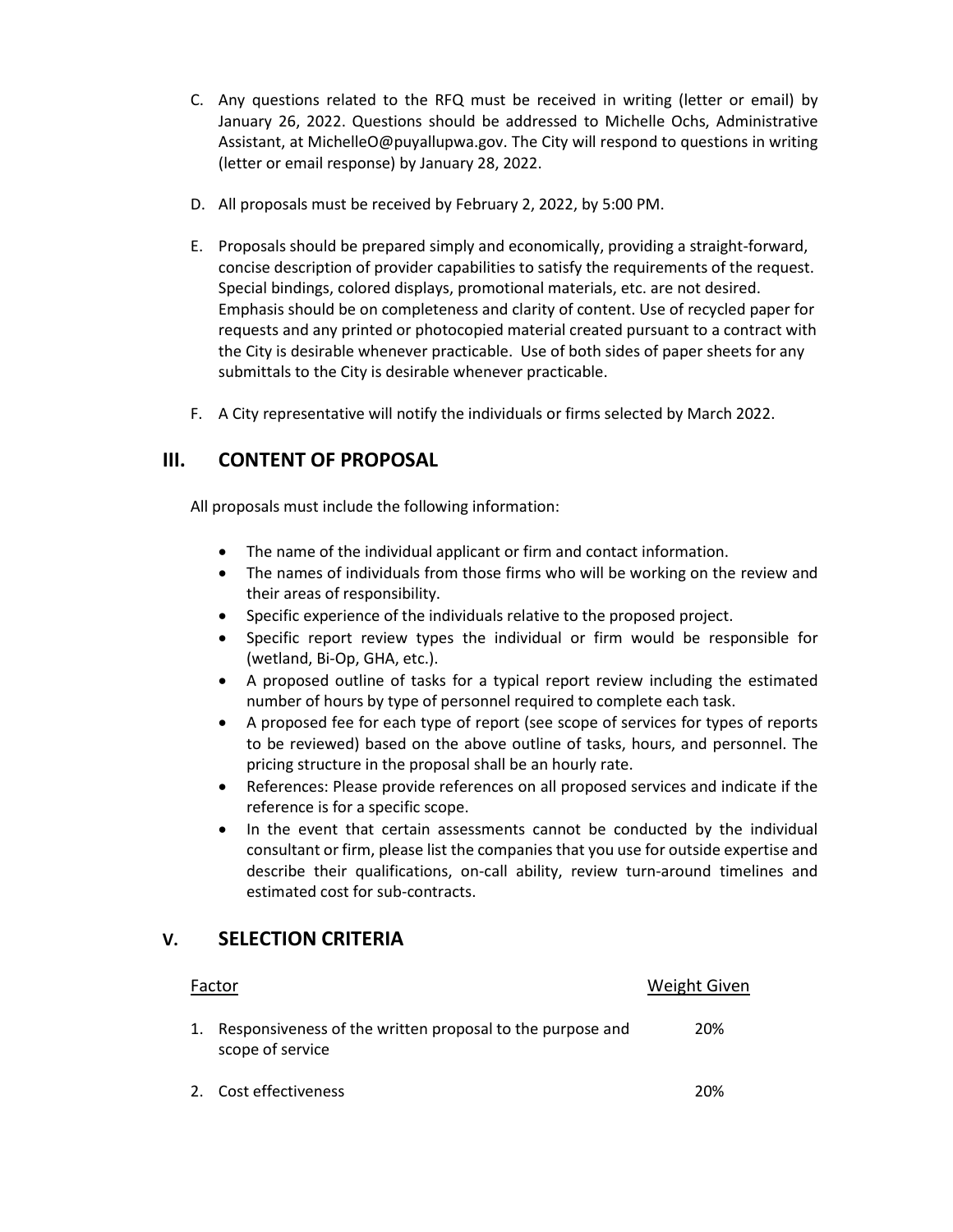| 3.                           | Ability and history of successfully completing contracts of this<br>type and experience in similar work. | 25%  |
|------------------------------|----------------------------------------------------------------------------------------------------------|------|
| 4.                           | Ability to meet projected deadlines and provide the occasional<br>rush job                               | 25%  |
| 5.                           | Ability to review all types of reports within consultant group                                           | 10%  |
| <b>Total Criteria Weight</b> |                                                                                                          | 100% |

Each proposal will be independently evaluated on factors 1 through 5.

### **VI. TERMS AND CONDITIONS**

- A. The City reserves the right to reject any and all proposals and to waive minor irregularities in any proposal.
- B. The City reserves the right to request clarification of information submitted and to request additional information from any proposer.
- C. The City reserves the right to award any contract to the next, most qualified contractor, if the successful contractor does not execute a contract within thirty (30) days after the award of the proposal.
- D. Any proposal may be withdrawn up until the date and time set above for opening of the proposals. Any proposal not so timely withdrawn shall constitute an irrevocable offer, for a period of ninety (90) days to sell to the City, the services described in the attached specifications, or until one or more of the proposals have been approved by the City administration, whichever occurs first.
- E. The contract resulting from acceptance of a proposal by the City shall be in a form supplied or approved by the City and shall reflect the specifications in this RFQ. A copy of the contract is available for review. The City reserves the right to reject any proposed agreement or contract that does not conform to the specifications contained in this RFQ, and which is not approved by the City Attorney's office.
- F. The City shall not be responsible for any costs incurred by the firm in preparing, submitting, or presenting its response to the RFQ.

#### **VII. SCOPE OF SERVICES**

The individual or firm with which the City contracts shall perform all duties of the peer reviewer, including field activities, as described in and pursuant to the jurisdiction, power and authority established in the Puyallup Municipal Code Chapter 21 (Environment) as well as such other services as may be prescribed by Puyallup Municipal Code as it now exists or is hereafter amended. The majority of the Reviewer's workload is expected to be critical area reports. Applicants may apply to review all report types or specific report types.